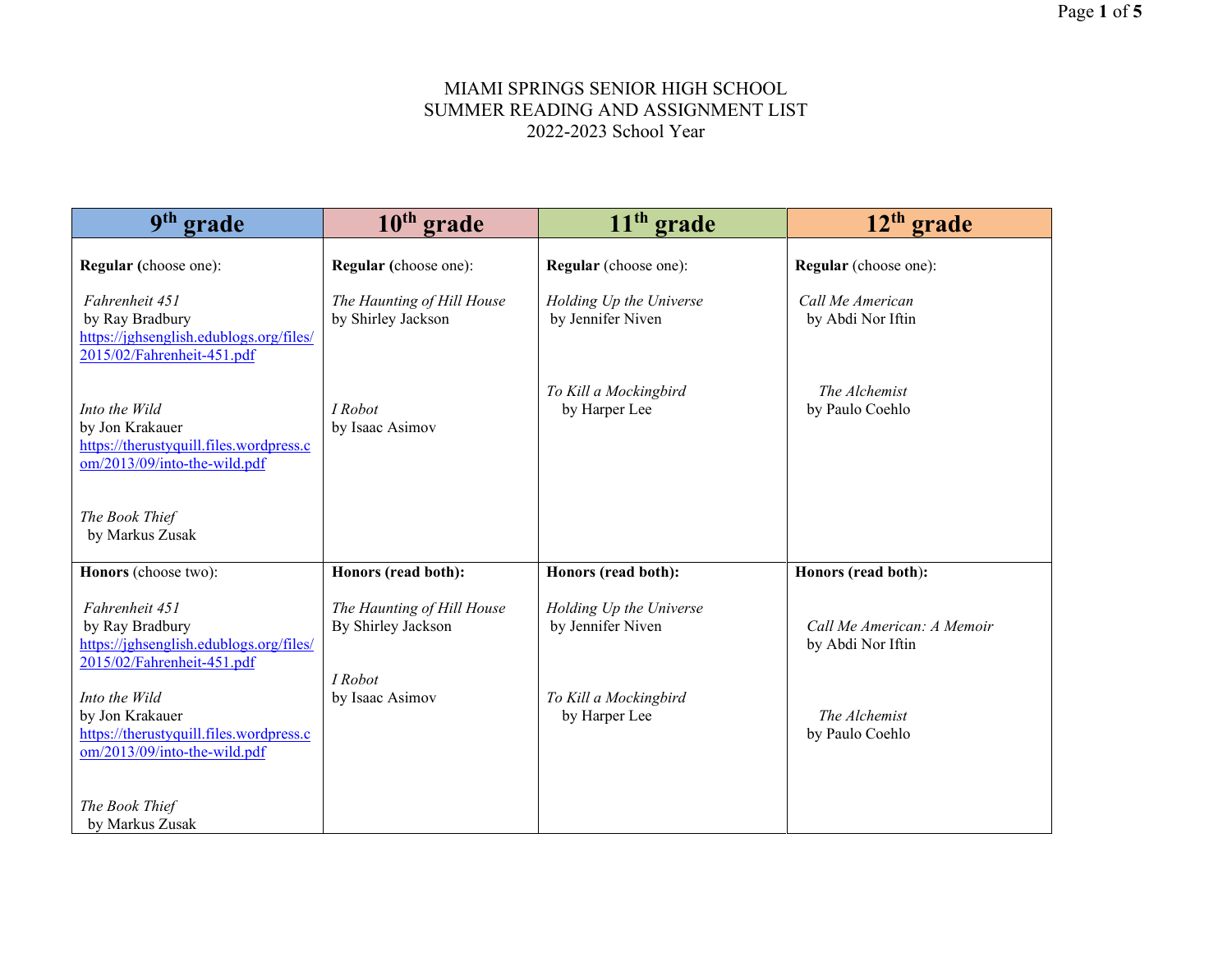| <b>Cambridge: Pre-AICE ENGLISH</b>                                        | <b>Cambridge: AICE ENGLISH</b>                | <b>Cambridge: AICE Literature in English</b>                                                                                                                                                                                                                                                                                                                                                                                                                                                                                                                                                                                                                                                                                                                                                                                                                                                                                                                                                                                                                                                                                                                                                                                                                                                                   | Cambridge – English General Paper                                                                                                                                                                   |
|---------------------------------------------------------------------------|-----------------------------------------------|----------------------------------------------------------------------------------------------------------------------------------------------------------------------------------------------------------------------------------------------------------------------------------------------------------------------------------------------------------------------------------------------------------------------------------------------------------------------------------------------------------------------------------------------------------------------------------------------------------------------------------------------------------------------------------------------------------------------------------------------------------------------------------------------------------------------------------------------------------------------------------------------------------------------------------------------------------------------------------------------------------------------------------------------------------------------------------------------------------------------------------------------------------------------------------------------------------------------------------------------------------------------------------------------------------------|-----------------------------------------------------------------------------------------------------------------------------------------------------------------------------------------------------|
| <b>LANGUAGE</b>                                                           | <b>LANGUAGE</b>                               | Cat on a Hot Tin Roof<br>(must be this version)                                                                                                                                                                                                                                                                                                                                                                                                                                                                                                                                                                                                                                                                                                                                                                                                                                                                                                                                                                                                                                                                                                                                                                                                                                                                | (Must complete BOTH assignments<br>below)                                                                                                                                                           |
| The Strange Case of Dr. Jekyll and<br>Mr. Hyde (novella)                  | Animal Farm<br>by George Orwell               | ISBN-10: 0141190280)<br>by Tennessee Williams                                                                                                                                                                                                                                                                                                                                                                                                                                                                                                                                                                                                                                                                                                                                                                                                                                                                                                                                                                                                                                                                                                                                                                                                                                                                  | <b>READ</b> and annotate (at least 15<br><b>SOAPSTone annotations</b> ) for the                                                                                                                     |
| by R.L. Stevenson                                                         | SOAPStone annotations (one<br>per chapter)    | SOAPStone annotations 5 per ACT.<br>Pdf format can be found online - see below:                                                                                                                                                                                                                                                                                                                                                                                                                                                                                                                                                                                                                                                                                                                                                                                                                                                                                                                                                                                                                                                                                                                                                                                                                                | novel:<br>1.1984                                                                                                                                                                                    |
| The Story of an Hour (short story)<br>by Kate Chopin                      | Note: The above text can be<br>found online.  | file:///C:/Users/shade/Downloads/all-my-<br>sons-script%20%20-<br>%20annotations%20(1).pdf                                                                                                                                                                                                                                                                                                                                                                                                                                                                                                                                                                                                                                                                                                                                                                                                                                                                                                                                                                                                                                                                                                                                                                                                                     | By George Orwell<br>https://docs.google.com/viewer?a=v&p<br>id=sites&srcid=ZGVmYXVsdGRvbW                                                                                                           |
| SOAPStone annotations: novella:<br>one per chapter                        | https://www.bpi.edu/ourp                      | Please note: If you wish to read the additional<br>tested texts for Papers 1 and 2, please see                                                                                                                                                                                                                                                                                                                                                                                                                                                                                                                                                                                                                                                                                                                                                                                                                                                                                                                                                                                                                                                                                                                                                                                                                 | FpbnxiaHNzbGF0ZXJzZW5nbGlzaHx<br>neDoyNjliZjQ5ZTkzMDBmM2U3                                                                                                                                          |
| Short story - 4 SOAPSTone<br>annotations                                  | ages/auto/2015/9/3/32213<br>399/SOAPSTone.pdf | below:<br>Atonement by Ian McEwan<br>Gillian Clarke poetry - list is attached - book                                                                                                                                                                                                                                                                                                                                                                                                                                                                                                                                                                                                                                                                                                                                                                                                                                                                                                                                                                                                                                                                                                                                                                                                                           | 2. Choose one prompt from<br>the past paper on page 4:                                                                                                                                              |
| Note: The above texts can be found<br>online.                             |                                               | name<br>Gillian Clarke Collected Poems<br>Set poems and stories for examination in 2022 continued<br>Gillian Clarke: Selected Poems<br>Paper 1, Section B Poetry<br>After the wideawake galaxies<br>They fill with heat, dewfall, a night of rai<br>Baby-sitting<br>Blaen Cent<br>I am sitting in a strange room list<br>You ask how it is. I will tell you.<br>Barning Nettle<br>Where water springs, pools, wal                                                                                                                                                                                                                                                                                                                                                                                                                                                                                                                                                                                                                                                                                                                                                                                                                                                                                              | (Please follow instructions below;<br>choose legitimate sources to support<br>your responses (news organizations,<br>magazines, scholarly documents,<br>articles, etc.); cite correctly $-\,$ using |
| https://www.bpi.edu/ourpages/<br>auto/2015/9/3/32213399/SOA<br>PSTone.pdf |                                               | Catrin<br>I can remember you, child,<br>Climbing Cader (dr)<br>You know the mountain with your body<br>Cold Knap Lake<br>We once watched a crowd<br>Death of a Cat<br>His nightmare rocked the house<br>She died on a hot day. In a way<br>Death of a Young Woma<br>Lamb-grief in the fields<br>February<br>Hare in July<br>All spring and summer the bitch has courted the hare<br>Hearthstone<br>Lifting the slab takes our breath away.<br>kthyosau<br>Jurassic travellers<br>As far as I am concerned<br>journey<br>Lunchtime Lecture<br>And this from the second or third millenium<br>Mitacle on St David's Day<br>An afternoon yellow and open-mouther<br>My box is made of golden oak<br>MyBox<br>Neighbour<br>That spring was late. We watched the sky<br>Dusk unwinds its spool<br>Apistratia<br>Post Script<br>Epiphany - and burning of the poem<br>He died privately.<br>Ram<br>It is blue May. There is work<br>Scything<br>When the milk-arrow stabs she come<br><b>Staalise Aux</b><br>Tamp of a claan hall on stratchad out<br>Sunday<br>From the mahogany sideboard in the dining-roo<br>Getting up early on a Sunday morning<br>landay<br>The Lighthous<br>In the clean house on the rock<br>Too heavy-hearted to go walking<br>Times I is a Those<br>Cutside the green velvet sitting roor | MLA style. Development/elaboration<br>is KEY!                                                                                                                                                       |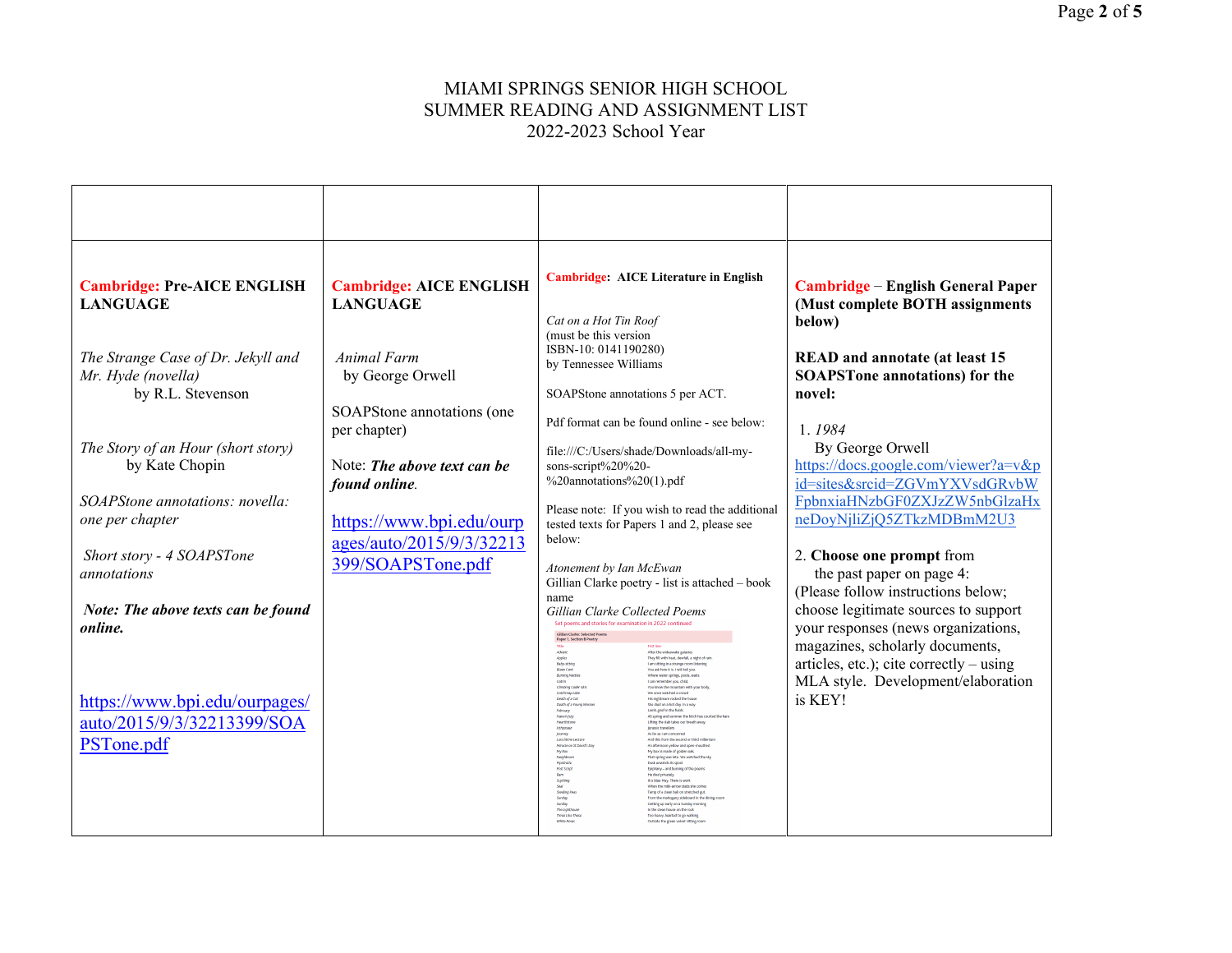# **ASSIGNMENTS**

| <b>Regular/Honors Classes (Choose one)</b>                                                                                                                                                                 | Cambridge grades 9 - 12                                                                    |
|------------------------------------------------------------------------------------------------------------------------------------------------------------------------------------------------------------|--------------------------------------------------------------------------------------------|
| <b>WRITTEN</b><br>Identify a character's main problem in the novel. Write a<br>letter to the character explaining how you would have<br>reacted if you were in the same situation.                         | SOAPSTone link below. Please look for instructions<br>under column indicating grade level. |
|                                                                                                                                                                                                            | https://www.bpi.edu/ourpages/auto/2015/9/3/322133<br>99/SOAPSTone.pdf                      |
| 2.<br>VISUAL<br>Create a collage, no larger than 11"x14", revealing how you<br>see the main character in your book. Attach a separate<br>piece of paper explaining what you are showing in the<br>collage. | Cambridge: English General Paper 12th Grade<br>See below - Paper 1 practice exam           |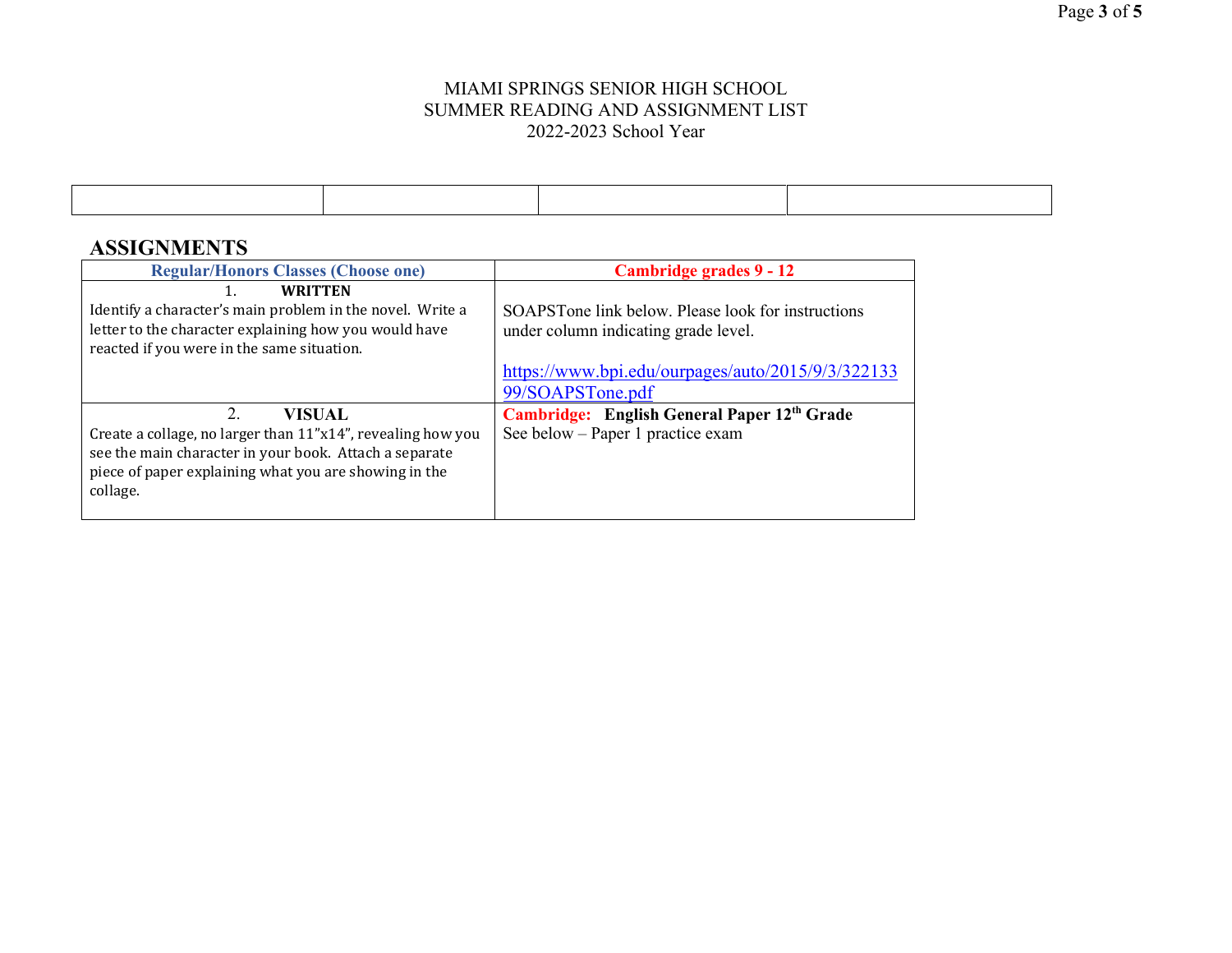SOAPStone for novel - *1984– click on the link to view the annotation requirements*

<https://www.bpi.edu/ourpages/auto/2015/9/3/32213399/SOAPSTone.pdf>

## ENGLISH GENERAL PAPER

Paper 1 – practice exam.

Respond in a well-written essay, with reliable sources indicated in parentheses at the end of sentence; 600-700 words.

- 1. How far do you agree that people from history considered 'great' rarely deserve the title?
- 2. 'Not too much, nor too little.' To what extent is this the basis for a fulfilled life?
- 3. Assess the most important areas for government spending.
- 4. 'Education divides, rather than unites, society.' Discuss.
- 5. Can scientists ever justify being involved in weapon research?
- 6. Is there any point in predicting the weather when we have no control over it?
- 7. 'There are more advantages to living in the countryside than in the town.' Discuss.
- 8. 'Children should be the product of nature, not of science.' Do you agree?
- 9. Do languages spoken by relatively few people have a place in the modern world?
	- 10 'Only the rich can afford works of art.' How far is this true?